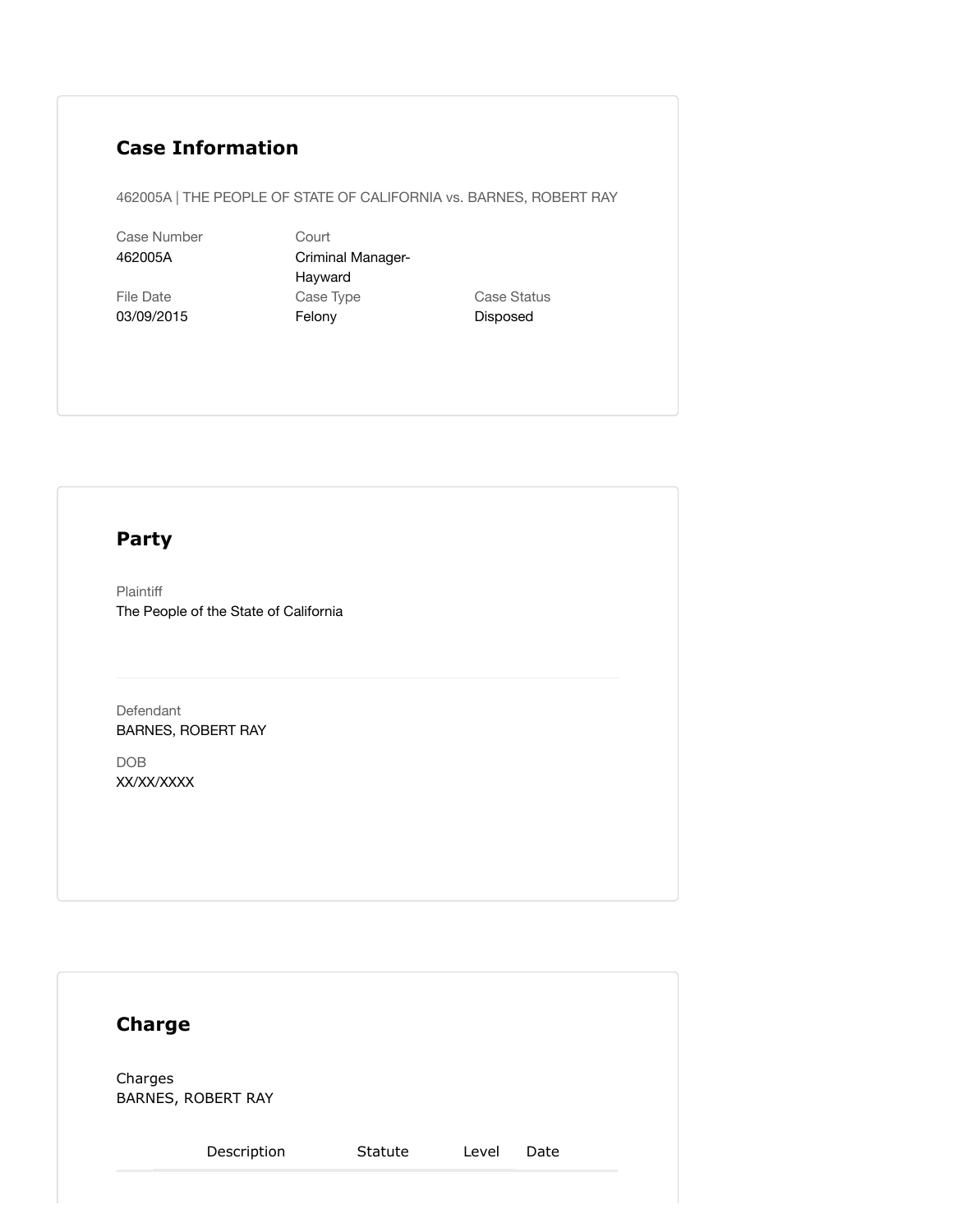|     | Description                                                                                   | Statute               | Level  | Date              |
|-----|-----------------------------------------------------------------------------------------------|-----------------------|--------|-------------------|
| 001 | HS11370.1(a)-F:<br>POSSESSION OF A<br>CONTROLLED<br><b>SUBSTANCE WITH</b><br><b>FIREARM</b>   | $HS-F-$<br>11370.1(A  | Felony | 03/05/2015        |
| 002 | HS11352(a)-F:<br>SALE/OFFER TO<br><b>SELL</b><br>CONTROLLED<br><b>SUBSTANCE</b>               | PC-F-<br>11352(A      |        | Felony 03/05/2015 |
| 003 | HS11351-F:<br>POSSESSION FOR<br>SALE OF A<br>CONTROLLED<br><b>SUBSTANCE</b>                   | HS-F-11351            |        | Felony 03/05/2015 |
| 004 | $PC29800(a)(1)-F: PC-F-$<br>POSSESSION OF<br>FIREARM BY A<br><b>NARCOTIC</b><br><b>ADDICT</b> | 29800(A1              |        | Felony 03/05/2015 |
| 005 | $PC25400(a)(1)-F:$<br><b>CARRYING</b><br>CONCEALED<br>FIREARM WITHIN<br><b>VEHICLE</b>        | PC-F-<br>$25400(A(1+$ |        | Felony 03/05/2015 |
| 006 | PC25850(a)-F:<br><b>CARRYING A</b><br>LOADED FIREARM<br>ON ONE'S PERSON<br>IN A CITY          | PC-F-<br>25850(A+     | Felony | 03/05/2015        |
|     |                                                                                               |                       |        |                   |

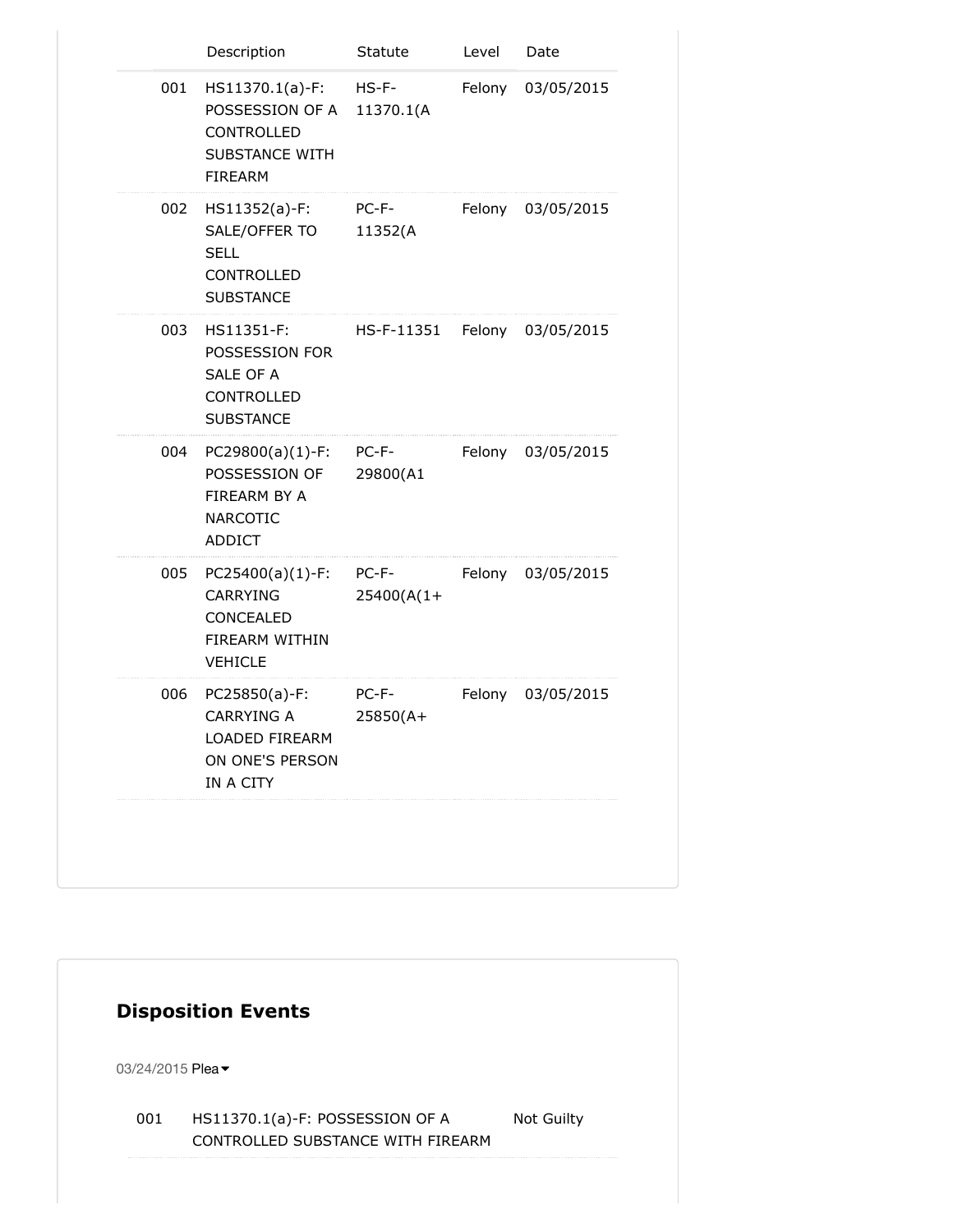|     | 03/24/2015 Plea $\blacktriangledown$                                              |                                |                   |
|-----|-----------------------------------------------------------------------------------|--------------------------------|-------------------|
| 002 | HS11352(a)-F: SALE/OFFER TO SELL<br><b>CONTROLLED SUBSTANCE</b>                   |                                | <b>Not Guilty</b> |
|     |                                                                                   |                                |                   |
|     | 03/24/2015 Plea ▼                                                                 |                                |                   |
|     | 003 HS11351-F: POSSESSION FOR SALE OF A Not Guilty<br><b>CONTROLLED SUBSTANCE</b> |                                |                   |
|     | 03/24/2015 Plea ▼                                                                 |                                |                   |
| 004 | PC29800(a)(1)-F: POSSESSION OF<br>FIREARM BY A NARCOTIC ADDICT                    |                                | Not Guilty        |
|     |                                                                                   |                                |                   |
|     | 03/24/2015 Plea ▼                                                                 |                                |                   |
|     | 005 PC25400(a)(1)-F: CARRYING CONCEALED Not Guilty<br>FIREARM WITHIN VEHICLE      |                                |                   |
|     | 03/24/2015 Plea ▼                                                                 |                                |                   |
| 006 | PC25850(a)-F: CARRYING A LOADED                                                   |                                |                   |
|     | FIREARM ON ONE'S PERSON IN A CITY                                                 |                                | <b>Not Guilty</b> |
|     |                                                                                   |                                |                   |
|     | 04/10/2015 Disposition -                                                          |                                |                   |
|     | 001 HS11370.1(a)-F: POSSESSION<br>OF A CONTROLLED<br>SUBSTANCE WITH FIREARM       | Dismissed - Plea Other<br>Case |                   |
|     | 04/10/2015 Disposition -                                                          |                                |                   |
|     | 002 HS11352(a)-F: SALE/OFFER<br>TO SELL CONTROLLED<br><b>SUBSTANCE</b>            | Dismissed - Plea Other<br>Case |                   |
|     | 04/10/2015 Disposition -                                                          |                                |                   |